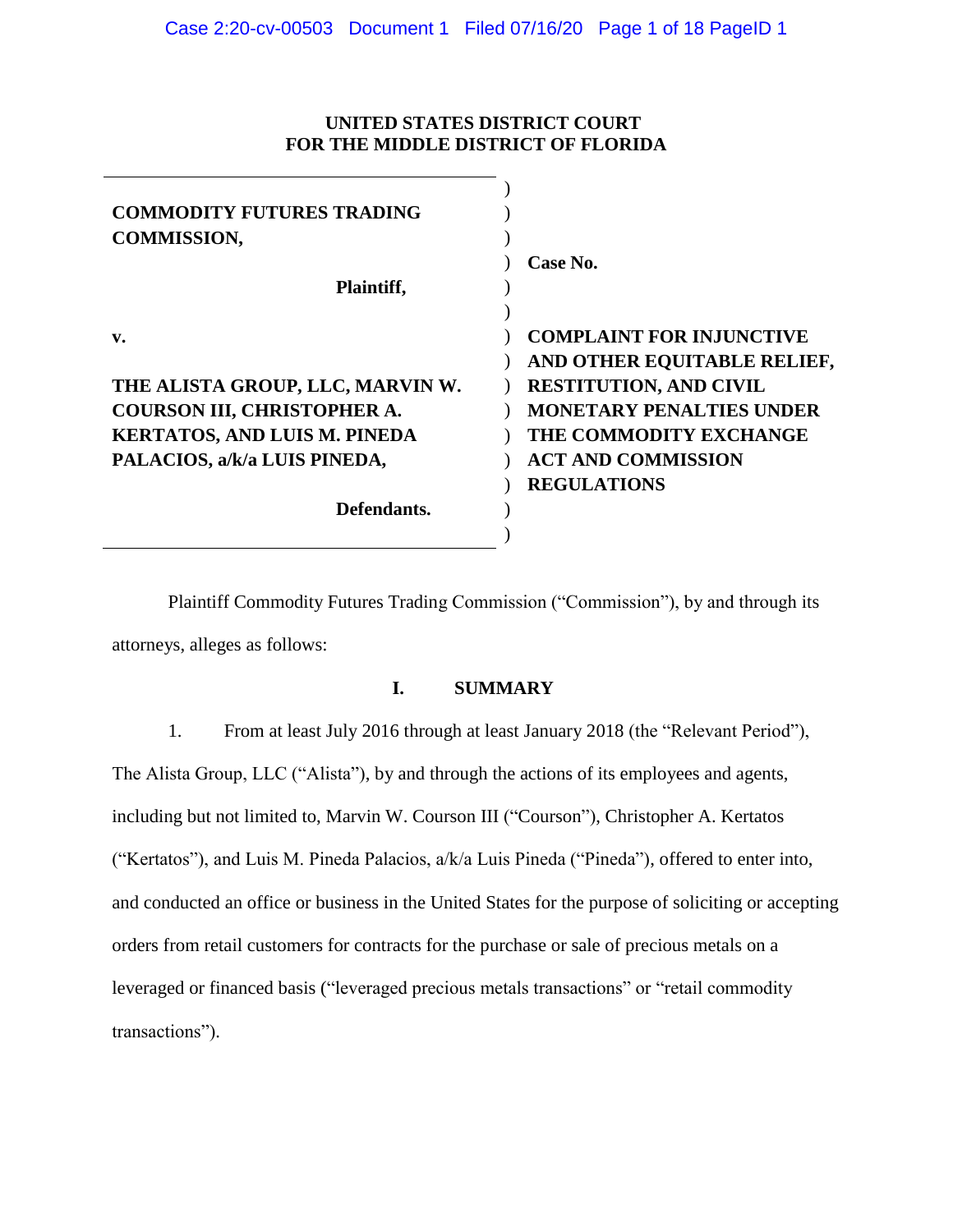### Case 2:20-cv-00503 Document 1 Filed 07/16/20 Page 2 of 18 PageID 2

2. In connection with this activity, Alista, Courson, and Kertatos defrauded these retail customers by misappropriating their funds to, among other things, speculate in precious metals for Alista's own account, pay Alista's business expenses, and make Ponzi-style payments to customers who sought to cash out some of their purported holdings.

3. In addition, Kertatos and Pineda individually defrauded at least some of Alista's customers by using individual and/or corporate bank accounts under their personal control to accept Alista customer funds and then misappropriate those funds to pay for personal and other expenses unrelated to leveraged precious metals transactions on behalf of Alista's customers.

4. By virtue of this conduct and the conduct further described herein, Alista has engaged, is engaging, or is about to engage in conduct in violation of Section 4(a) of the Commodity Exchange Act ("Act"), 7 U.S.C. § 6(a) (2018), and Alista, Courson, Kertatos, and Pineda (collectively, "Defendants") have engaged, are engaging, or are about to engage in conduct in violation of Section  $4b(a)(2)(A)$  and (C) of the Act, 7 U.S.C. §  $6b(a)(2)(A)$ , (C) (2018).

5. At all relevant times, the acts and omissions of Courson, Kertatos, and Pineda were committed within the scope of their employment, agency, or office with Alista. Therefore, pursuant to Section  $2(a)(1)(B)$  of the Act, 7 U.S.C. §  $2(a)(1)(B)$  (2018), and Regulation 1.2, 17 C.F.R. § 1.2 (2019), Alista is liable as a principal for the actions and omissions of Courson, Kertatos, and Pineda in violation of the Act.

6. At all times during the Relevant Period, Courson was the controlling person of Alista. Therefore, pursuant to Section 13(b) of the Act, 7 U.S.C. § 13c(b) (2018), Courson is liable for the actions and omissions of Alista in violation of the Act.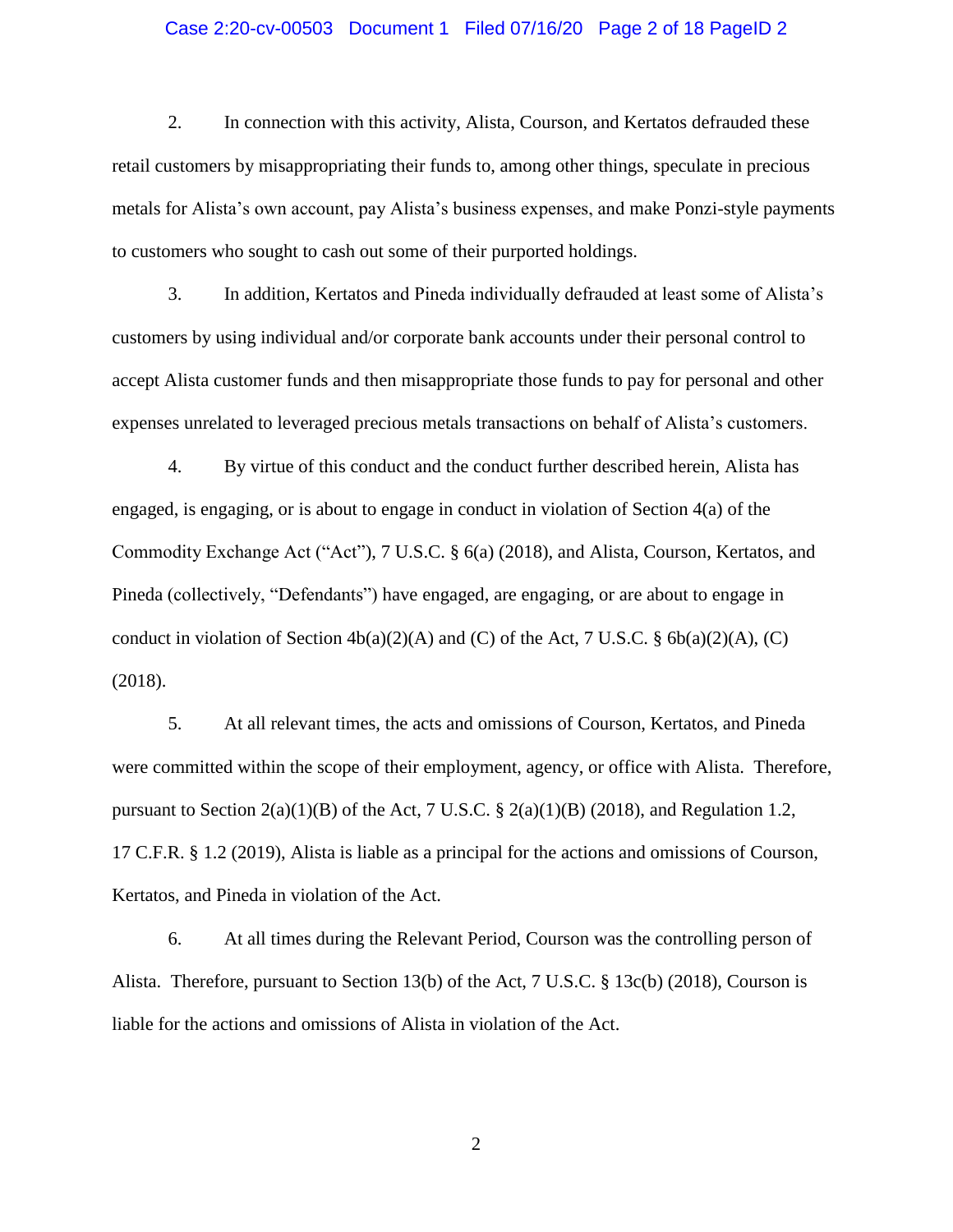### Case 2:20-cv-00503 Document 1 Filed 07/16/20 Page 3 of 18 PageID 3

7. Accordingly, pursuant to Section 6c of the Act, 7 U.S.C. § 13a-1(a) (2018), the Commission brings this action to enjoin Defendants' unlawful acts and practices, to compel compliance with the Act, and to further enjoin Defendants from engaging in any commodityrelated activity.

8. In addition, the Commission seeks civil monetary penalties, restitution, and remedial ancillary relief, including but not limited to, trading and registration bans, disgorgement, rescission, pre-judgment and post-judgment interest, and such other relief as the Court may deem necessary and appropriate.

### **II. JURISDICTION AND VENUE**

9. This Court has jurisdiction over this action under 28 U.S.C. § 1331 (2018) (federal question jurisdiction) and 28 U.S.C. § 1345 (2018) (district courts have original jurisdiction over civil actions commenced by the United States or by any agency expressly authorized to sue by Act of Congress). Section  $6c(a)$  of the Act, 7 U.S.C. § 13a-l(a) (2018), authorizes the Commission to seek injunctive relief against any person whenever it shall appear that such person has engaged, is engaging, or is about to engage in any act or practice that violates any provision of the Act or any rule, regulation, or order promulgated thereunder.

10. With respect to Defendants' retail commodity transactions, the Commission also has jurisdiction over the conduct and transactions at issue pursuant to Section  $2(c)(2)(D)$  of the Act, 7 U.S.C. § 2(c)(2)(D) (2018).

11. Venue properly lies with this Court pursuant to 7 U.S.C. § 13a-1(a) (2018) because Defendants are found in, inhabit, or transact business in this District, or the acts and practices in violation of the Act occurred, or are occurring, or are about to occur within this District, among other places.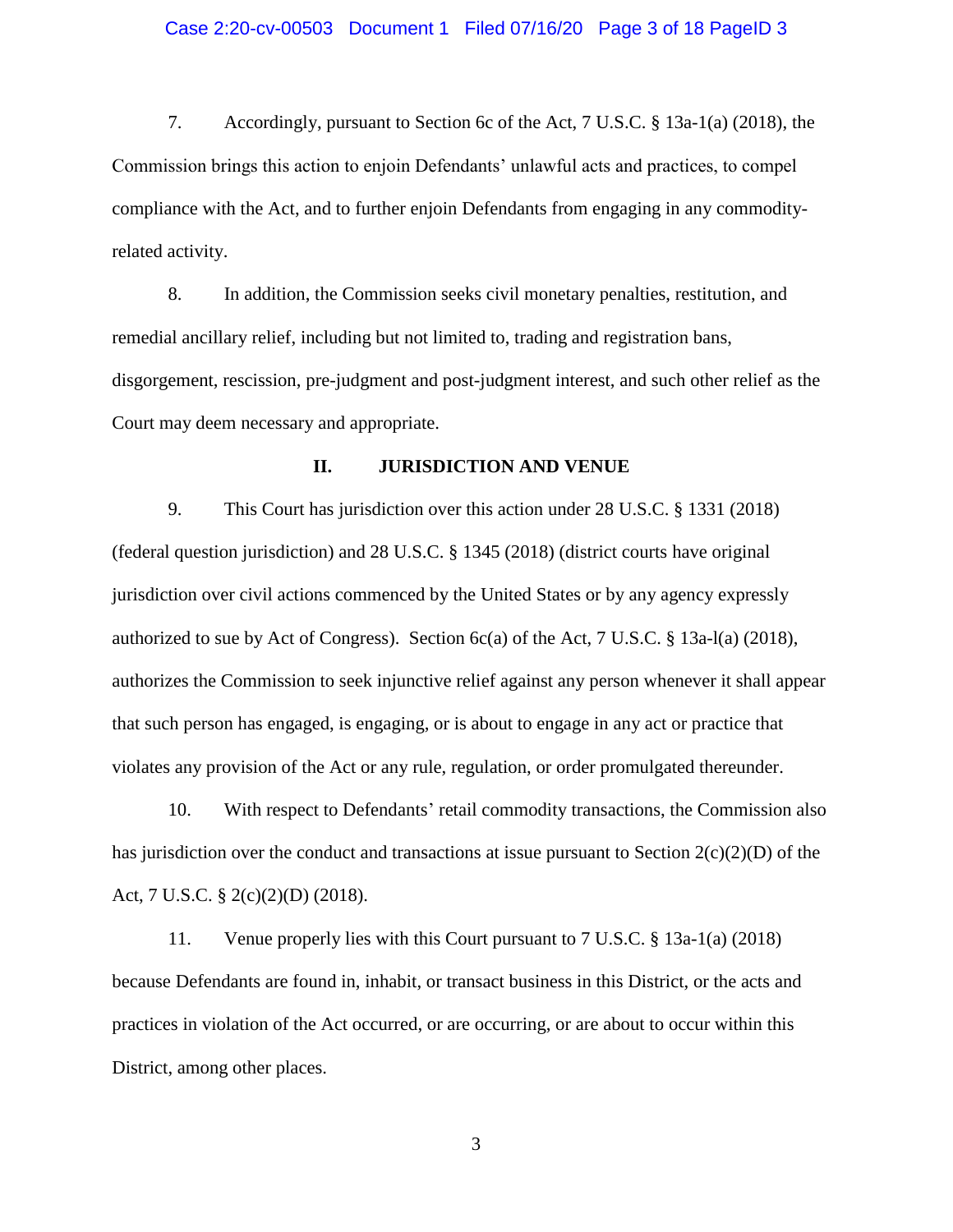### **III. PARTIES**

### **A. Plaintiff**

12. Plaintiff **Commodity Futures Trading Commission** is an independent federal regulatory agency charged by Congress with the administration and enforcement of the Act, 7 U.S.C. §§ 1-26 (2018), and the Regulations promulgated thereunder, 17 C.F.R. pts. 1–190 (2019).

### **B. Defendants**

13. **The Alista Group, LLC** was a domestic limited liability company registered in Georgia in July 2016. In September 2018, Georgia administratively dissolved Alista for failure to file its annual registration. At various times during the period that it was active, Alista conducted operations from Fort Myers, Florida; Orlando, Florida; and Savannah, Georgia. Alista has never been registered with the Commission.

14. **Marvin W. Courson III** is a resident of Fort Myers, Florida. Courson has never been registered with the Commission. In December 2009, Courson was sentenced to 94 months in prison, following his plea of guilty to conspiracy to distribute cocaine.

15. **Christopher A. Kertatos** is a resident of Cape Coral, Florida. Kertatos has never been registered with the Commission. Kertatos was previously the operator of Bullion Trading Group, a precious metals dealer with offices in Stuart and West Palm Beach, Florida. In June 2011, Kertatos was sentenced to 42 months in prison, following his plea of guilty to conspiracy to commit mail fraud and eight counts of mail fraud for his involvement in a \$1.6 million fraud involving Bullion Trading.

16. **Luis M. Pineda Palacios, a/k/a Luis Pineda,** is a resident of Orlando, Florida. Upon information and belief, Pineda may be currently residing in Deltona, Florida. Pineda has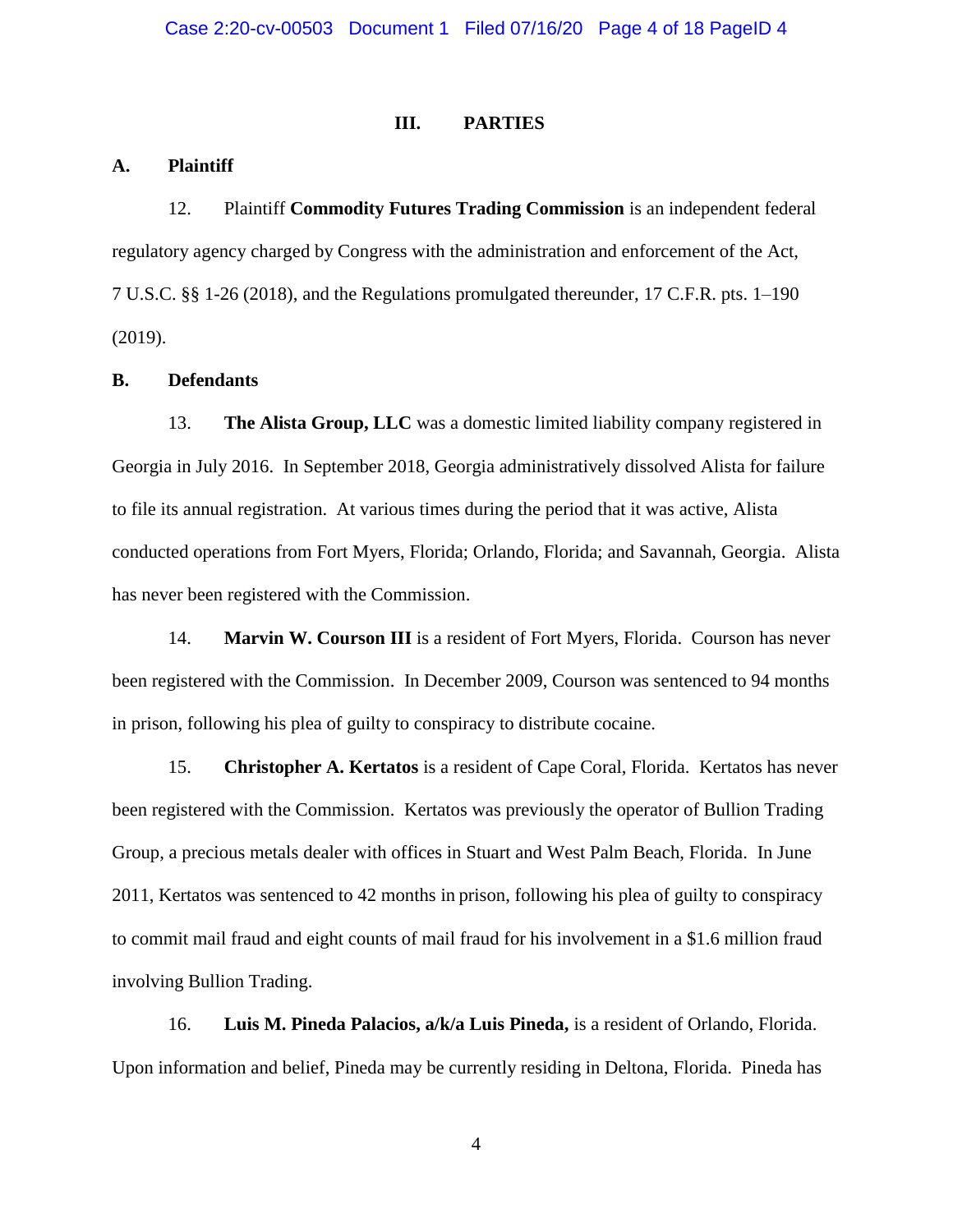### Case 2:20-cv-00503 Document 1 Filed 07/16/20 Page 5 of 18 PageID 5

never been registered with the Commission. In January 2018, Pineda registered a company called Lincoln Bullion Group with the State of Florida, listing himself as Manager. Lincoln Bullion Group purports to be a precious metals retailer.

### **IV. STATUTORY BACKGROUND**

17. Section  $2(c)(2)(D)$  of the Act, 7 U.S.C.  $\S2(c)(2)(D)$  (2018), gives the Commission jurisdiction over "any agreement, contract, or transaction in any commodity" that is entered into with, or offered to, a non-eligible contract participant ("ECP") "on a leveraged or margined basis, or financed by the offeror, the counterparty, or a person acting in concert with the offeror or counterparty on a similar basis" subject to certain exceptions not applicable here. Such transactions are known as "retail commodity transactions." Section  $1a(18)(xi)$  of the Act, 7 U.S.C. § 1a(18)(xi) (2018), defines an ECP, in relevant part, as an individual who has amounts invested on a discretionary basis, the aggregate of which exceeds \$10 million, or \$5 million if the individual enters into the transaction to manage the risk associated with an asset owned or liability incurred, or reasonably likely to be owned or incurred, by the individual.

18. Section  $2(c)(2)(D)$  of the Act also makes Sections  $4(a)$  and  $4(b)$  of the Act, 7 U.S.C. §§ 6(a) and 6(b) (2018), applicable to retail commodity transactions "as if" such transactions are contracts for the sale of a commodity for future delivery.

### **V. FACTS**

### **A. Background**

19. Courson registered Alista as a domestic limited liability company in the state of Georgia on July 7, 2016. Alista's articles of incorporation list Courson as the company's organizer. The articles of incorporation list Alista's principal business address as 100 Bull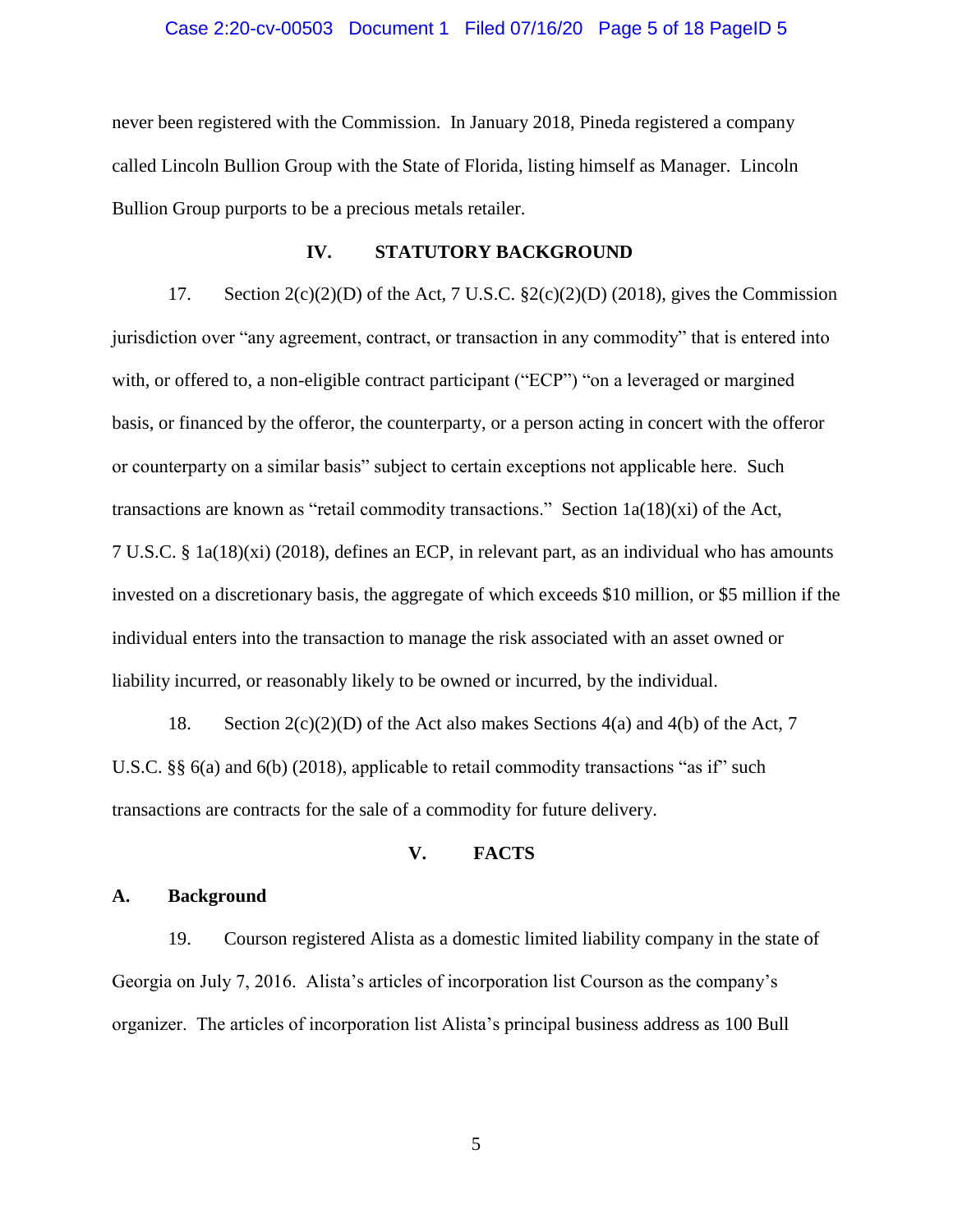### Case 2:20-cv-00503 Document 1 Filed 07/16/20 Page 6 of 18 PageID 6

Street, Savannah, Georgia; however, Alista also operated at various times during the Relevant Period out of offices in Fort Myers, Florida and Orlando, Florida.

20. During the Relevant Period, Alista, by and through the actions of its employees and agents, including but not limited to, Courson, Kertatos, and Pineda, solicited customers through an internet website and telephone calls to engage in leveraged precious metals transactions.

21. At least some, if not all, of the customers solicited by Alista were non-ECP's.

22. During the Relevant Period, Alista, by and through the actions of its employees and agents, including but not limited to, Courson, Kertatos, and Pineda, solicited and accepted at least \$890,500 from at least nineteen customers. Of this amount, \$639,500 was sent by customers through checks or wire transfers directly to Alista's bank accounts ("Alista Accounts") and, upon information and belief, \$77,500 was sent by customers to a bank account under the personal control of Pineda. In addition, at least one customer sent Alista numismatic coins as payment for his transactions. These coins were sent to Alista with the intention that they would be sold by Alista on behalf of the customer and the proceeds of such sale would be used to purchase leveraged precious metals for the customer's account. As detailed later in this Complaint, Kertatos sold at least some of these coins for \$173,500.

23. With the exception of two fully-paid precious metals transactions which are not the subject of this Complaint, Alista never purchased precious metals in the names of its customers. Instead, Defendants misappropriated all of the Alista customers' funds, using them to speculate in leveraged precious metals for Alista's own account, to pay for Alista's business expenses and Defendants' personal expenses, and to make Ponzi-style payments to customers.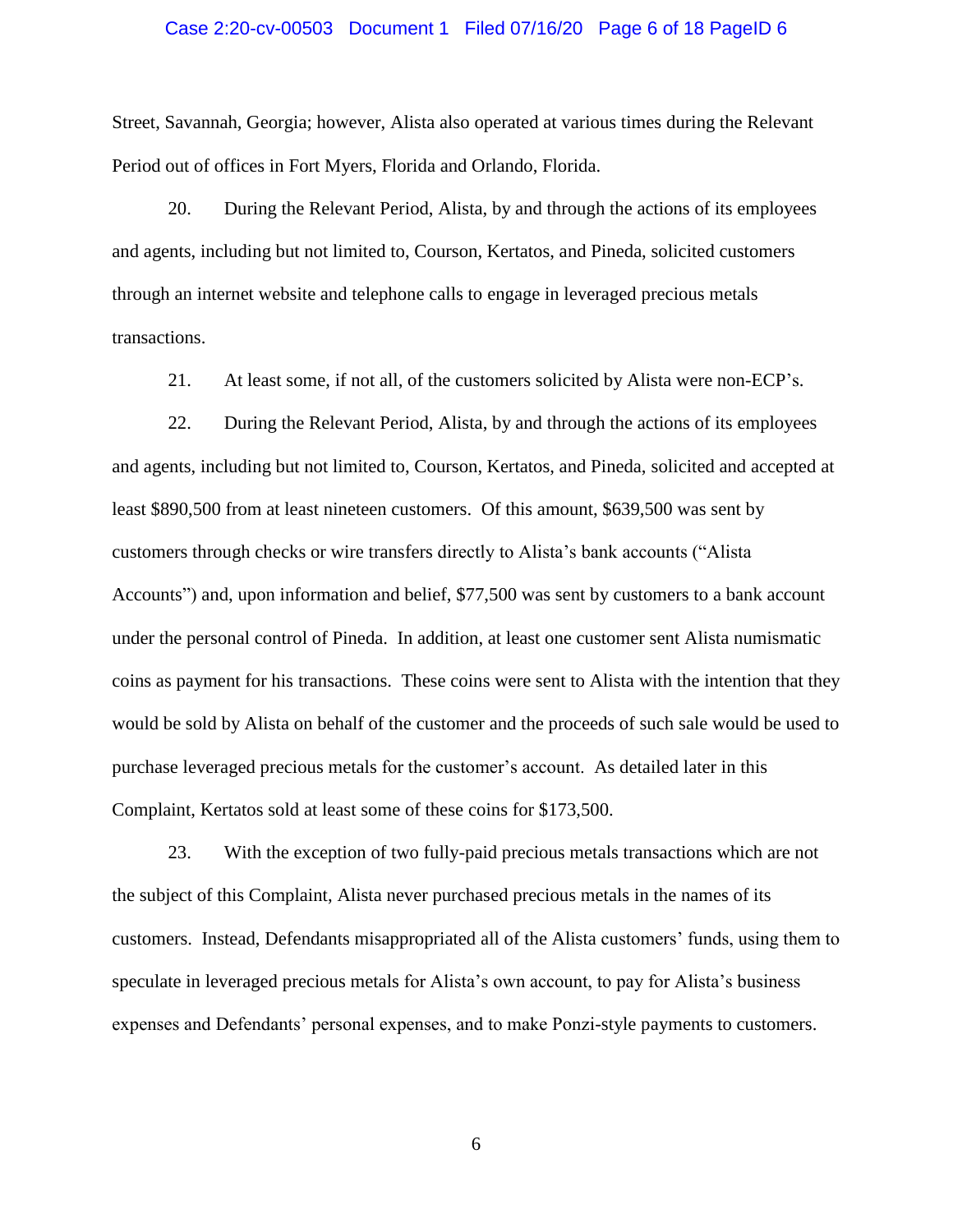### Case 2:20-cv-00503 Document 1 Filed 07/16/20 Page 7 of 18 PageID 7

### **B. Alista Used Customer Funds to Speculate for Its Own Account**

24. For the first nine months of its operation, Alista was not very successful in attracting customers. During that time, it signed up only one customer, who engaged in two fully-paid precious metals transactions through an arrangement Alista had with a Cayman Islands-based precious metals dealer ("Cayman Precious Metals Dealer").

25. Sometime in or around April 2017, however, Alista began an aggressive campaign of cold-calling customers to solicit them to engage in leveraged precious metals transactions. These efforts proved more successful; from April to October 2017, Alista acquired eighteen new customers. In addition, in April 2017, Alista convinced the one customer whom it had introduced to the Cayman Precious Metals Dealer to sell his fully-paid precious metals and to use the proceeds of this sale, along with additional funds, to engage in leveraged precious metals transactions.

26. Alista never opened any leveraged precious metals accounts in the names of its customers; nor did it ever purchase any precious metals on a leveraged basis in the names of its customers, deliver any precious metals to its customers, or store any precious metals on behalf of its customers. Rather, in May 2017, Courson opened a trading account in Alista's name at a California-based precious metals dealer ("U.S. Precious Metals Dealer"). In the account application to the U.S. Precious Metals Dealer, Courson did not disclose that Alista was a precious metals broker dealer. Between May and July 2017, Alista took \$239,300 of its customers' funds and used those funds to speculate in leveraged precious metals for its own account. Customer funds were also used to pay interest charges and fees in connection with Alista's account. These funds came from Alista Accounts over which both Courson and Kertatos had signatory authority.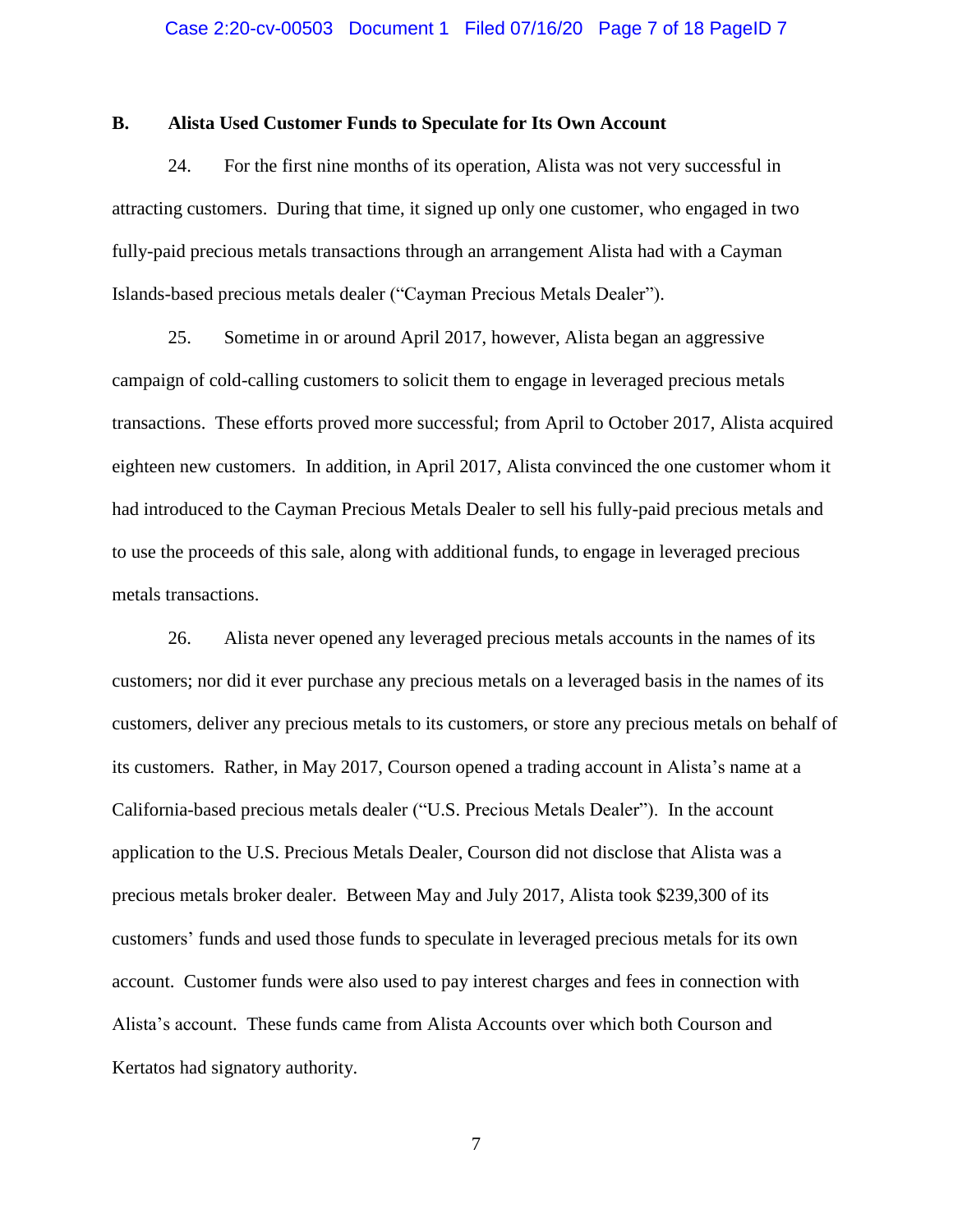### Case 2:20-cv-00503 Document 1 Filed 07/16/20 Page 8 of 18 PageID 8

27. Between June and September 2017, Alista sold some of the holdings from its U.S. Precious Metals Dealer account. A small amount of the proceeds of these sales was used to pay a customer who had requested a withdrawal from her account and the rest was used by Alista, Courson, and Kertatos to pay for business, personal, and other expenses, as detailed later in this Complaint.

28. In late September 2017, the U.S. Precious Metals Dealer became aware that Alista was a precious metals broker dealer. When confronted with this information by the U.S. Precious Metals Dealer, Courson denied it; however, on the advice of its legal department, the U.S. Precious Metals Dealer thereafter refused to accept any new buy orders from Alista for its account.

29. Unable to make further purchases through its U.S. Precious Metals Dealer account, Alista turned back to the Cayman Precious Metals Dealer in late October 2017. Because of the Cayman Precious Metals Dealer's restrictions on engaging in leveraged precious metals transactions on behalf of U.S. clients, however, Alista could not open a leveraged precious metals trading account in its own name. Instead, a straw account was opened in the name of an individual who was an associate of Kertatos. This individual is a French citizen and used his French address on the account application. Alista was named in the account application as the broker agent and legal representative with discretionary control over all activities with regard to this account.

30. The individual in whose name the account was opened was never an Alista customer and never put any of his own money into this account. Rather, Alista, Courson, and Kertatos took \$67,000 of Alista customer funds and used those funds to speculate in leveraged precious metals through this account. These funds came from an Alista Account over which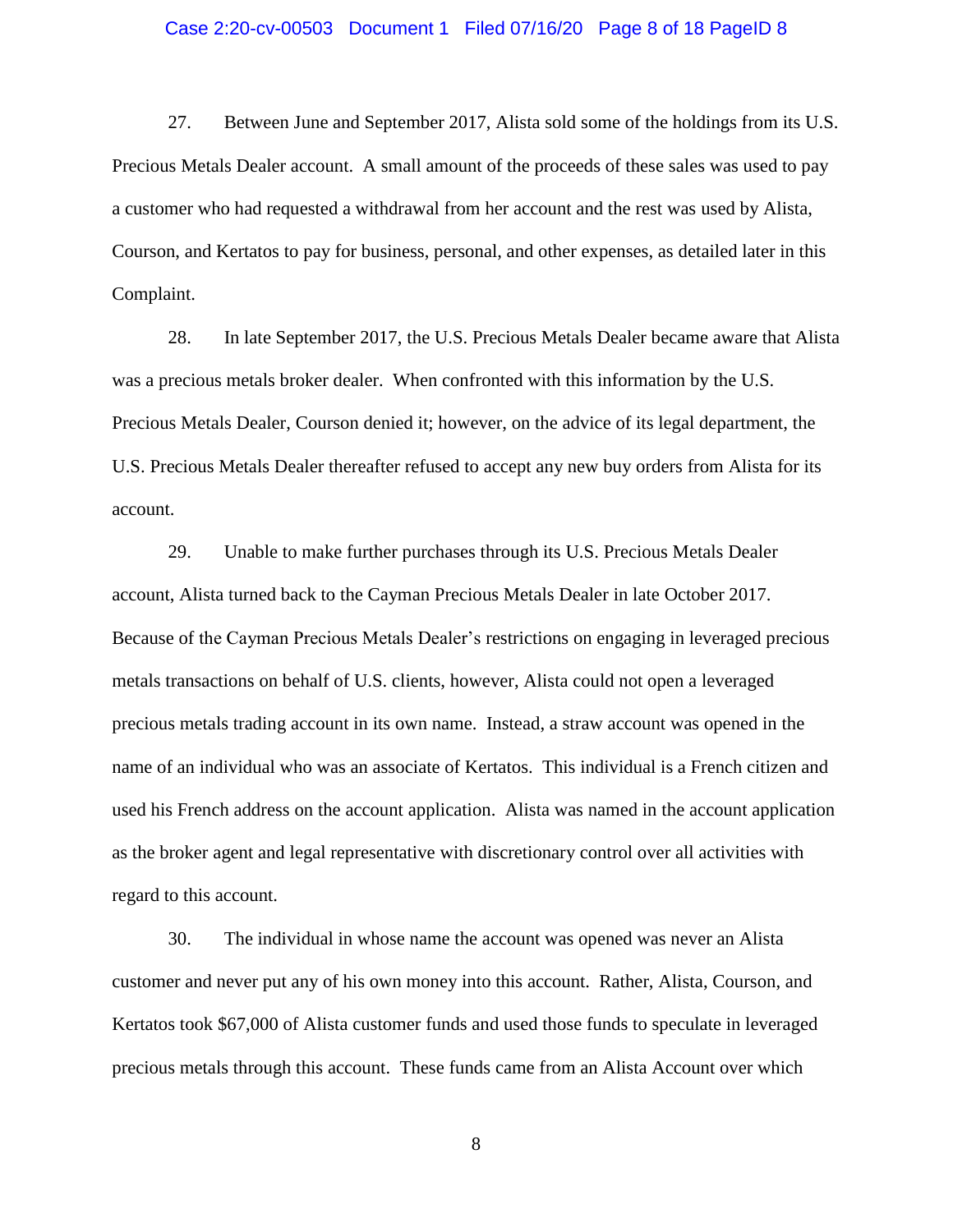### Case 2:20-cv-00503 Document 1 Filed 07/16/20 Page 9 of 18 PageID 9

Courson had sole signatory authority and from a personal account controlled by Kertatos into which Alista customer funds had been deposited as detailed below.

31. Beginning in December 2017, Alista began to receive margin calls from the U.S. Precious Metals Dealer with regard to its account. At the time of these margin calls, Alista owed the U.S. Precious Metals Dealer over \$480,000 for the leveraged precious metals purchased for its account and it had less than \$10,000 in its bank accounts. In response to these calls, Courson told the U.S. Precious Metals Dealer that "his 'partners' had embezzled money from him." Ultimately, these margin calls forced Alista to sell all of its remaining holdings in its U.S. Precious Metals Dealer account. Alista never returned any of the proceeds of these sales to its customers.

## **C. Alista, Courson, and Kertatos Used Customer Funds to Pay for Business and Personal Expenses and to Make Ponzi-Style Payments to Customers**

32. In addition to using customer money to speculate for its own account, Alista Courson, and Kertatos, also misappropriated customer money to pay for Alista's business expenses, expenses related to travel, food, shopping, and entertainment, and to make Ponzi-style payments to customers who sought to cash out some of their purported holdings. For example:

- At least \$158,670 was withdrawn from the Alista Accounts in checks made out to cash, cash withdrawals, and ATM withdrawals. The checks for cash and the cash withdrawals were signed at various times by both Courson and Kertatos.
- At least \$104,590 was paid in checks drawn on the Alista Accounts and made out to Courson, Kertatos, Pineda, and other Alista employees. These checks were signed at various times by both Courson and Kertatos.
- At least \$17,950 was drawn on the Alista Accounts to cover other businessrelated expenses such as rent, communications expenses (phone and internet), and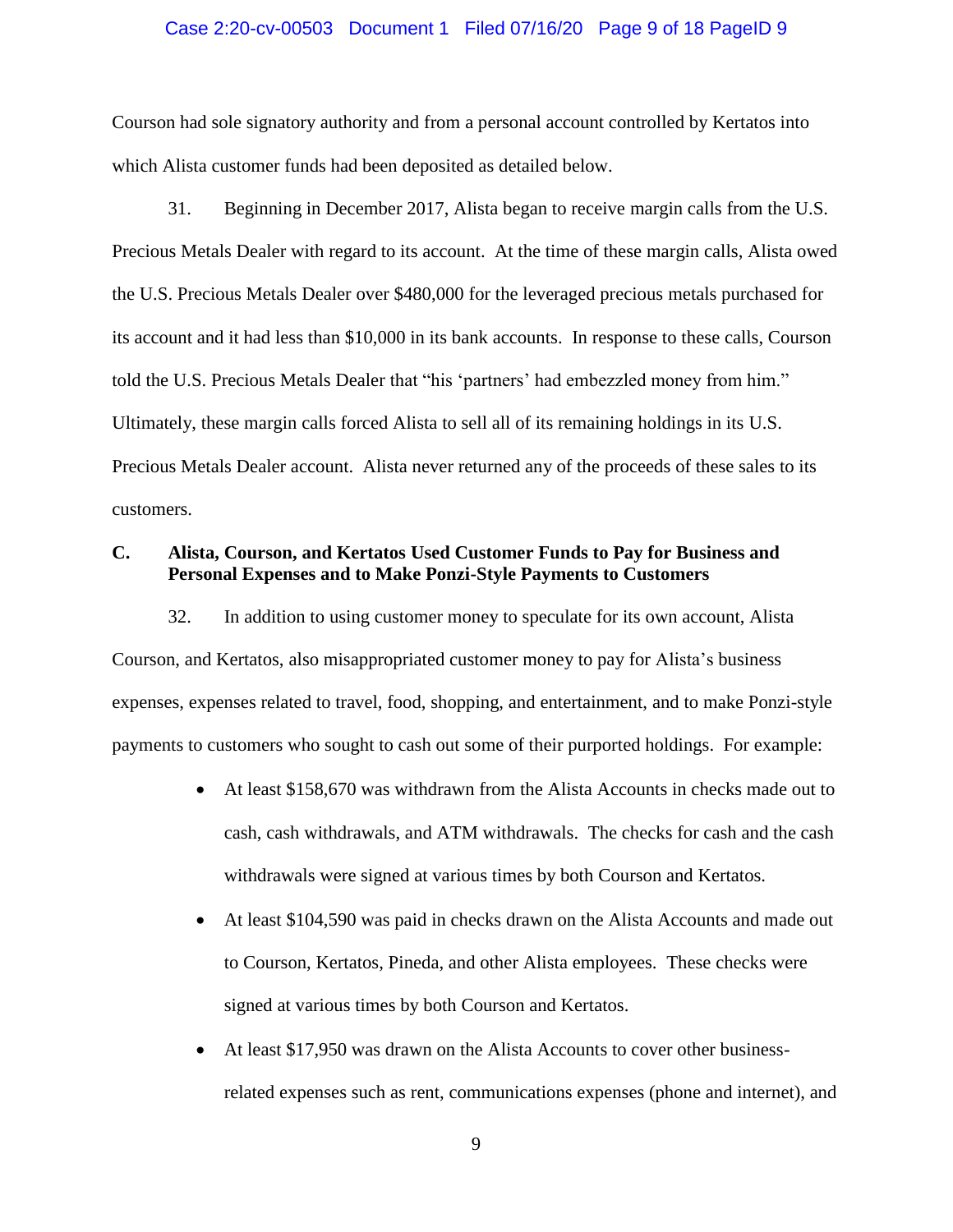state fees. Checks for these expenses were signed at various times by both Courson and Kertatos.

- At least \$14,290 was drawn on the Alista Accounts to cover expenses related to travel, food, shopping, entertainment, and other expenses.
- At least \$149,632 was paid to four customers who sought to cash out some of their purported holdings. In one instance, Alista paid one customer \$55,232.25 within three days of receiving \$67,500 from two other customers.

# **D. Kertatos Used Bank Accounts Under His Personal Control to Misappropriate Customer Funds**

33. Kertatos used two bank accounts under his personal control to misappropriate at least \$205,000 in Alista customer funds.

34. During the Relevant Period, Kertatos received a net total of \$67,500 of customer funds directly from Alista into a bank account in the name of a company of which Kertatos was the incorporator and President. Most, if not all, of this money was either withdrawn by Kertatos via ATM withdrawals or used by Kertatos to pay personal expenses, including payments for travel, hotels, Alista employees, and restaurants.

35. During the Relevant Period, Kertatos also took certain coins which had been sent to Alista by a customer for the purpose of purchasing leveraged precious metals and sold them to a coin and jewelry exchange for \$173,500. Of this amount, Kertatos sent only \$36,000 to Alista. The remainder was deposited either into Kertatos's corporate bank account or into a personal bank account in his name, from which it then was either withdrawn by Kertatos via ATM withdrawals or used by Kertatos to pay personal expenses, to make payments to Pineda, and to speculate in leveraged precious metals through the straw account established at the Cayman Precious Metals Dealer.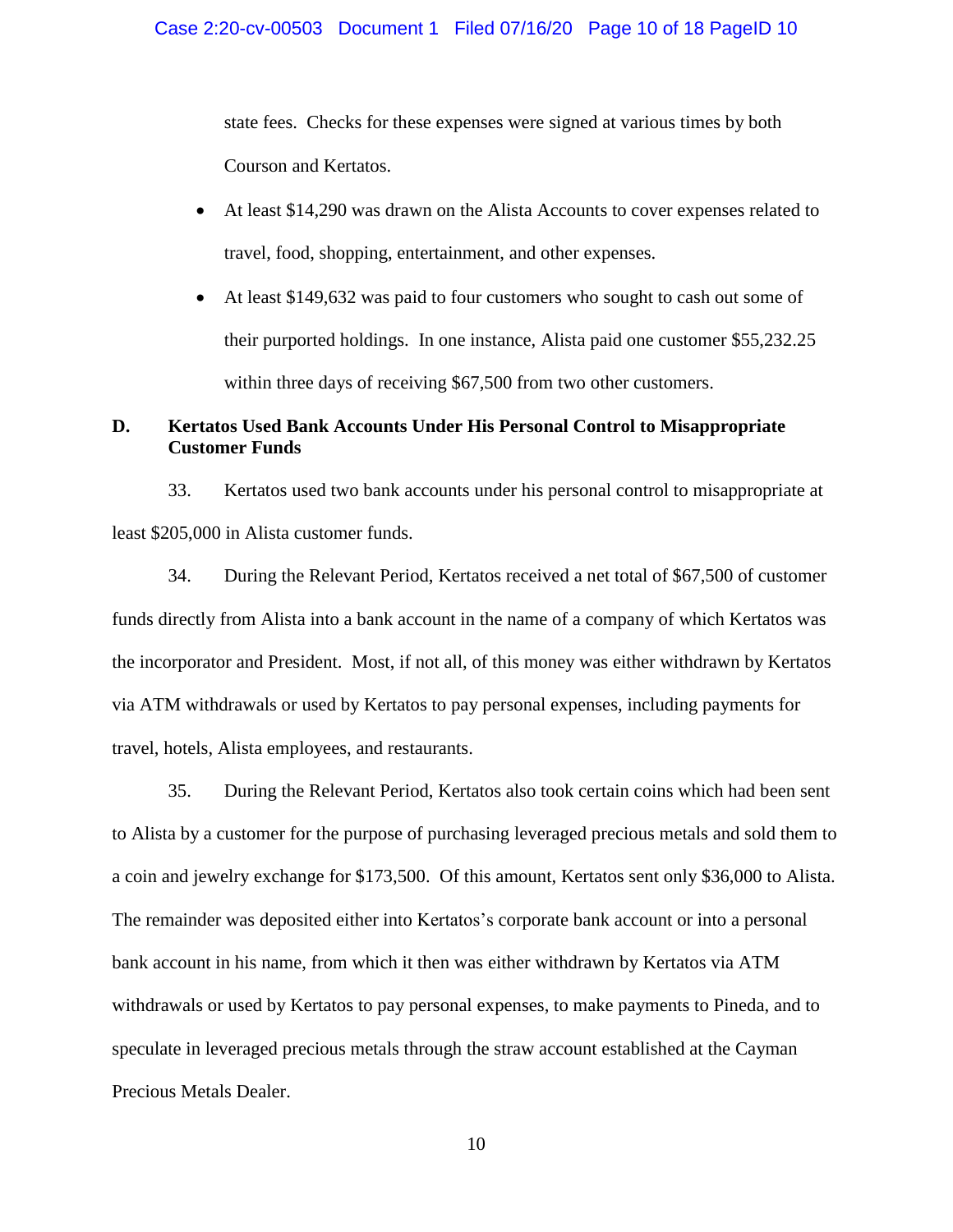# **E. Pineda Used a Bank Account Under His Personal Control to Misappropriate Customer Funds**

36. Upon information and belief, Pineda used a bank account under his personal control to misappropriate at least \$77,500 in Alista customer funds.

37. During the Relevant Period, at least two Alista customers sent funds totaling at least \$77,500 directly to Pineda's personal checking account in connection with their leveraged precious metals transactions. None of this money was used to purchase leveraged precious metals on behalf of these customers. Rather, Pineda either withdrew the money via ATM withdrawals or used it to pay his personal expenses, including food, travel, and entertainment.

### **F. Courson Acted as a Controlling Person of Alista**

38. At all times during the Relevant Period, Courson acted as a controlling person of Alista. Courson registered Alista with the State of Georgia and is listed in Alista's incorporation papers as the company's organizer. Courson was the Manager and sole Member of Alista, and at various times he held himself out as Alista's "Owner with Control of Entity." Courson opened Alista's bank accounts and was a signatory on all of them. Courson also opened Alista's leveraged precious metals trading account at the U.S. Precious Metals Dealer, and directed the purchase and sale of leveraged precious metals through that account.

### **VI. VIOLATIONS OF THE COMMODITY EXCHANGE ACT**

### **COUNT I**

## **ILLEGAL OFF-EXCHANGE FINANCED TRANSACTIONS Violations of Section 4(a) of the Act, 7 U.S.C. § 6(a) (2018) (Alista and Courson Only)**

39. Paragraphs 1 through 38 of this Complaint are alleged and incorporated herein by reference.

40. 7 U.S.C. § 6(a) (2018), provides in relevant part: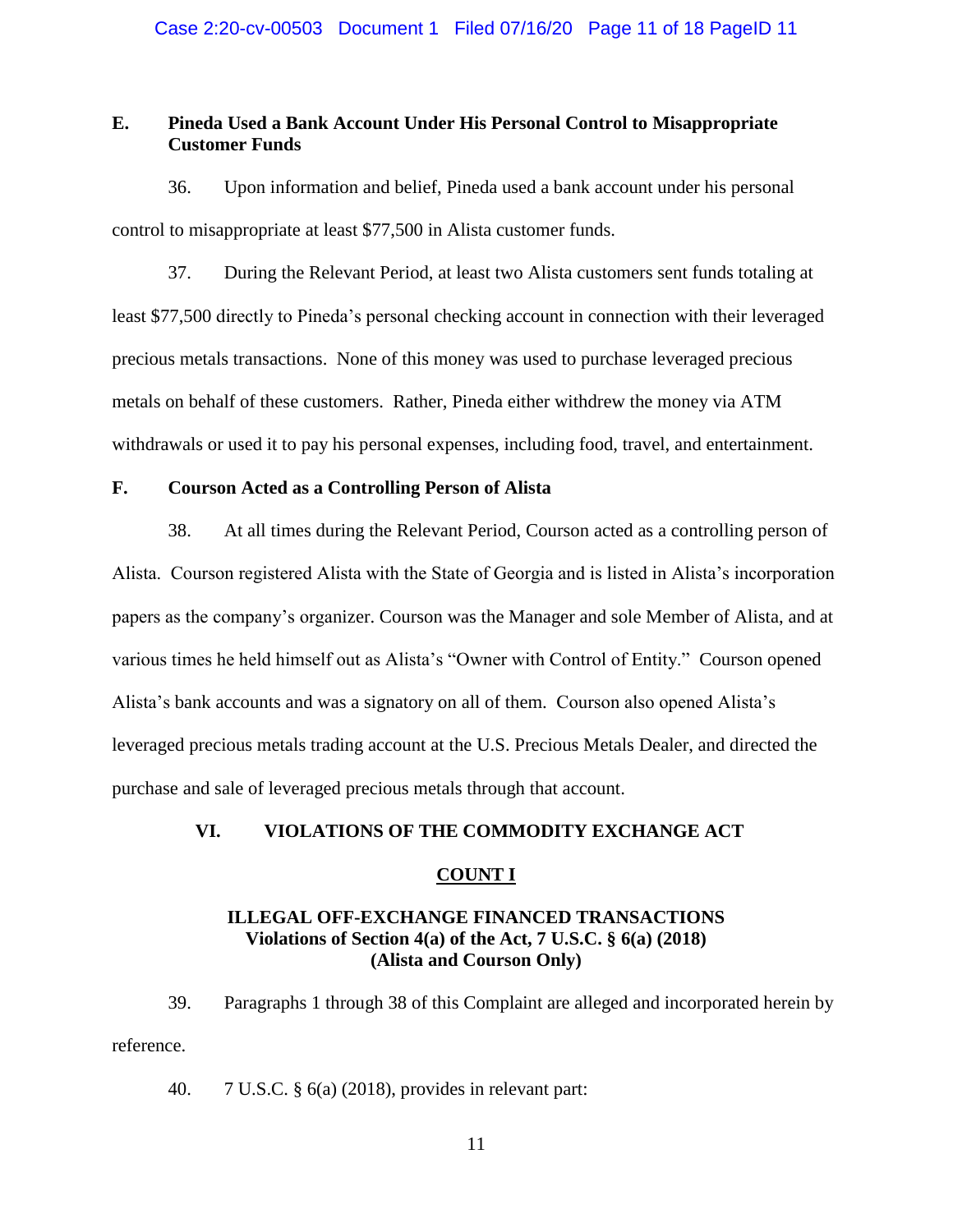[I]t shall be unlawful for any person to offer to enter into, to enter into, to execute, to confirm the execution of, or to conduct any office or business anywhere in the United States, its territories or possessions, for the purpose of soliciting or accepting any order for, or otherwise dealing in, any transaction in, or in connection with, a contract for the purchase or sale of a commodity for future . . . unless—

- (1) such transaction is conducted on or subject to the rules of a board of trade which has been designated or registered by the Commission as a contract market or derivatives transaction execution facility for such commodity;
- (2) such contract is executed or consummated by or through a contract market . . . .
- 41. During the Relevant Period, the retail commodity transactions described in this

Complaint were offered and entered into by Alista: (a) on a leveraged or margined basis, or financed by the offeror, the counterparty, or a person acting in concert with the offeror or counterparty on a similar basis, (b) with persons who are not ECPs as defined by the Act, and (c) not made or conducted on, or subject to, the rules of any board of trade, exchange, or contract market.

42. The leveraged precious metals that are the subject of the retail commodity transactions discussed in this Complaint are commodities as defined by Section 1a(9) of the Act, 7 U.S.C. § 1a(9) (2018).

43. The retail commodity transactions did not result in actual delivery within 28 days. In fact, there was no actual delivery of precious metals.

44. Pursuant to Section  $2(c)(2)(D)(iii)$  of the Act, 7 U.S. C. §  $2(c)(2)(D)(iii)$  (2018), the retail commodity transactions alleged herein are subject to Section 4(a) of the Act, 7 U.S.C. § 6(a) (2018), as if they are contracts of sale for future delivery.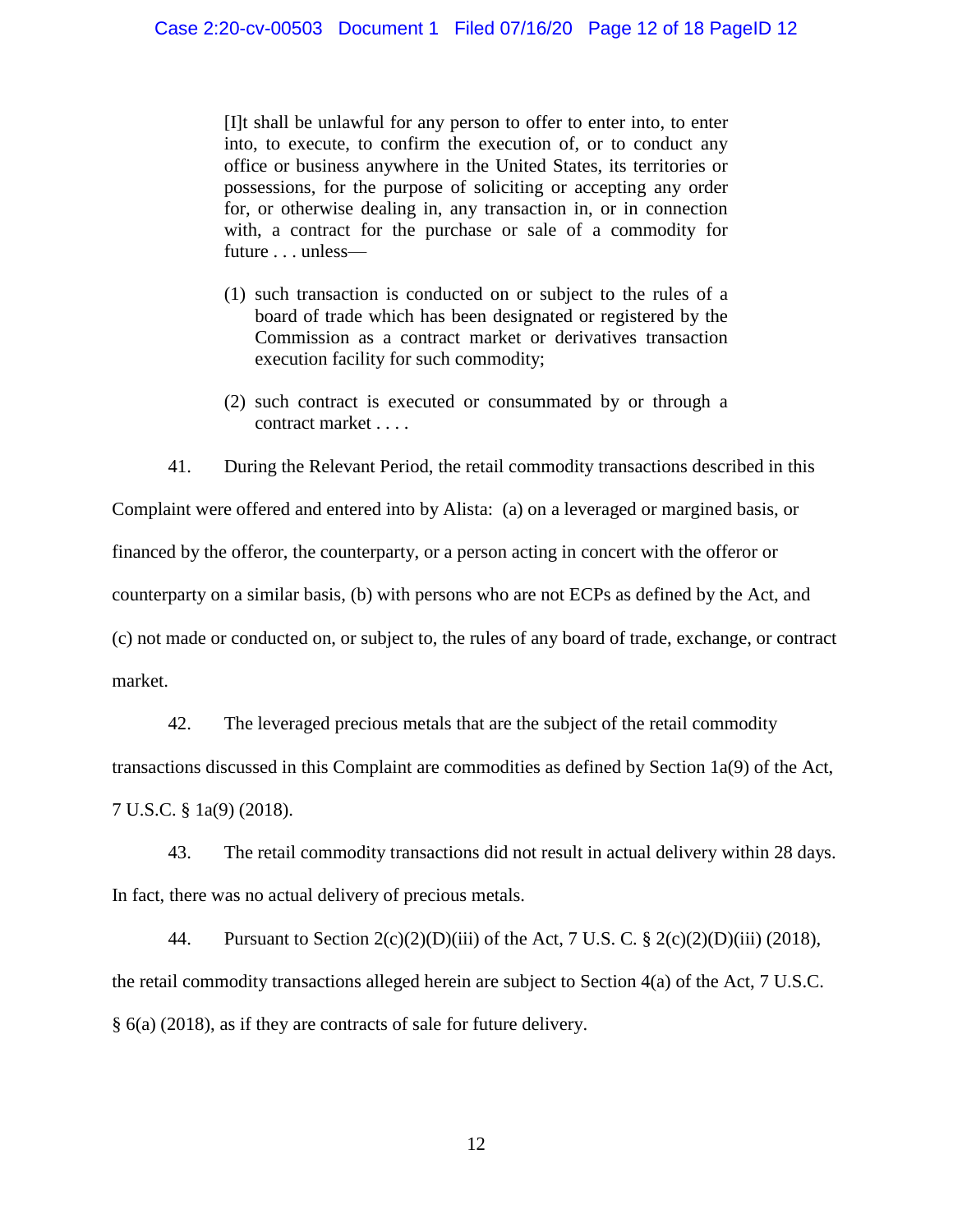### Case 2:20-cv-00503 Document 1 Filed 07/16/20 Page 13 of 18 PageID 13

45. As set forth above, during the Relevant Period, Alista, by and through the actions of its employees and agents, including, but not limited to, Courson, Kertatos, and Pineda, violated 7 U.S.C. § 6(a) by offering to enter into, entering into, executing, confirming the execution of, or conducting an office or business in the United States for the purpose of soliciting or accepting orders for, or otherwise dealing in, transactions in, or in connection with, retail commodity transactions.

46. Each offer to enter into, execution, confirmation, solicitation, or acceptance of an order for a retail commodity transaction with a non-ECP customer made during the Relevant Period is alleged in this Complaint as a separate and distinct violation of 7 U.S.C. § 6(a).

47. Courson directly or indirectly controlled Alista and did not act in good faith, or knowingly induced, directly or indirectly, the acts constituting Alista's violations of 7 U.S.C. § 6(a). Therefore, pursuant to Section 13(b) of the Act, 7 U.S.C. § 13c(b) (2018), Courson is liable for each of Alista's violations of 7 U.S.C. § 6(a) as a controlling person of Alista.

48. The acts and omissions of Courson, Kertatos, and Pineda, as described in this Complaint, were done within the scope of their employment and/or agency with Alista. Therefore, pursuant to Section  $2(a)(1)(B)$  of the Act, 7 U.S.C §  $2(a)(1)(B)$  (2018), and Regulation 1.2, 17 C.F.R. § 1.2 (2019), Alista is liable as a principal for each act, omission, or failure of Courson, Kertatos, and Pineda constituting violations of 7 U.S.C. § 6(a).

#### **COUNT II**

## **FRAUD BY MISAPPROPRIATION IN CONNECTION WITH RETAIL COMMODITY TRANSACTIONS (All Defendants)**

### **Violations of Section 4b(a)(2)(A) and (C) of the Act, 7 U.S.C. § 6b(a)(2)(A), (C) (2018)**

49. Paragraphs 1 through 38 of this Complaint are re-alleged and incorporated herein by reference.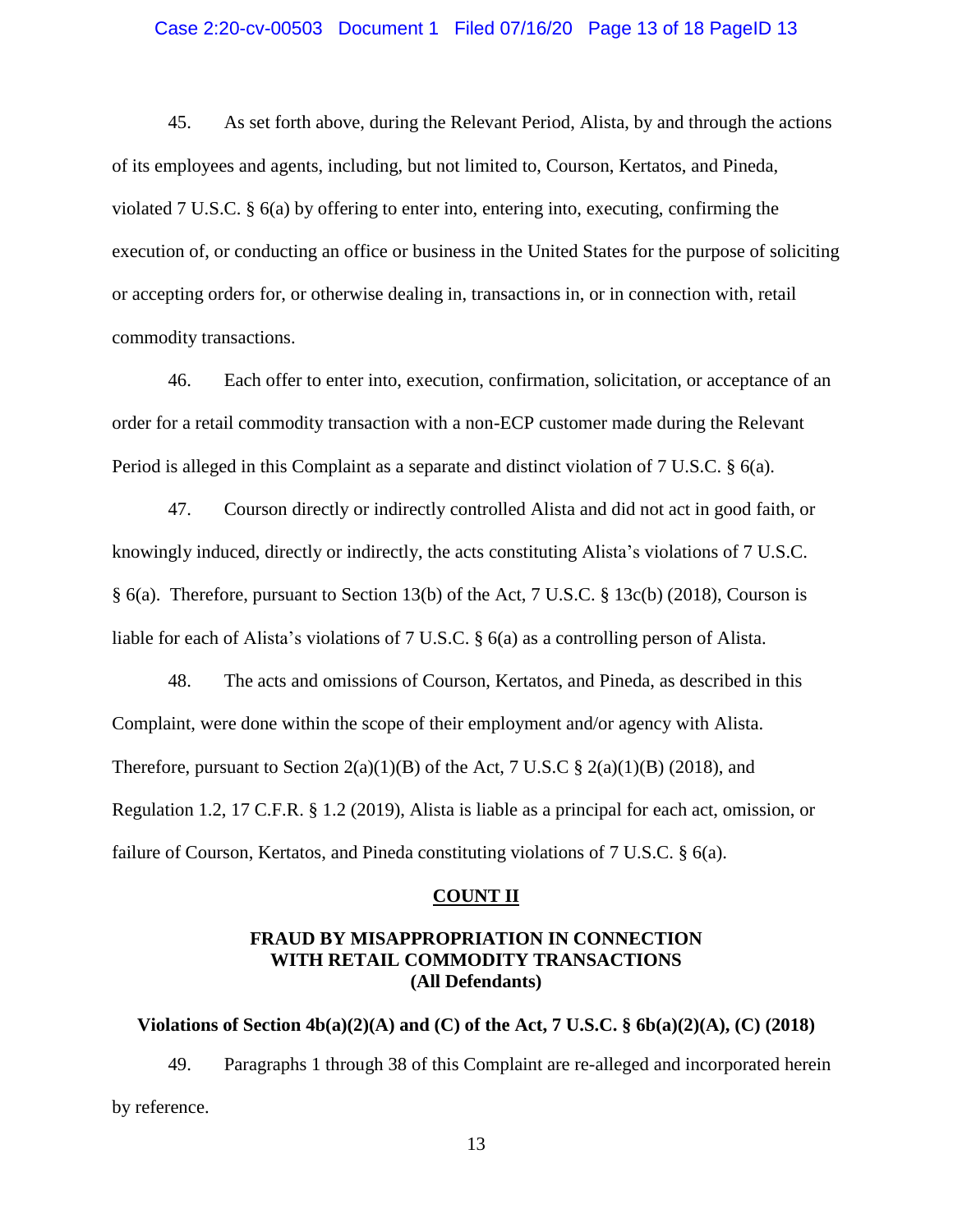### Case 2:20-cv-00503 Document 1 Filed 07/16/20 Page 14 of 18 PageID 14

50. 7 U.S.C. §  $6b(a)(2)(A)$  and (C) (2018) provides, in relevant part, that it is

unlawful:

[F]or any person, in or in connection with any order to make, or the making of, any contract of sale of any commodity for future delivery, or swap, that is made, or to be made, for or on behalf of, or with, any other person, other than on or subject to the rules of a designated contract market—

(A) to cheat or defraud or attempt to cheat or defraud the other person . . . or

(C) willfully to deceive or attempt to deceive the other person by any means whatsoever in regard to any order or contract or the disposition or execution of any order or contract, or in regard to any act of agency performed, with respect to any order or contract for or, in the case of paragraph  $(2)$ , with the other person . . . .

51. Pursuant to Section  $2(c)(2)(D)(iii)$  of the Act, 7 U.S.C. §  $2(c)(2)(D)(iii)$  (2018),

the retail commodity transactions engaged in by Alista are subject to 7 U.S.C. § 6b(a)(2)(A) and

(C) (2018) as if they are contracts of sale of a commodity for future delivery.

52. During the Relevant Period, Defendants, willfully or recklessly: (1) cheated or

defrauded, or attempted to cheat or defraud, other persons, and/or (2) deceived or attempted to

deceive other persons, and done so in or in connection with retail commodity transactions.

Defendants did so by misappropriating customer funds provided in connection with retail

commodity transactions. By this conduct, Defendants violated Section 7 U.S.C. § 6b(a)(2)(A)

and  $(C)$ .

53. Each act of misappropriation, including, but not limited to, those specifically alleged herein, is alleged as a separate and distinct violation of 7 U.S.C. § 6b(a)(2)(A) and (C).

54. Courson controlled Alista throughout the Relevant Period and did not act in good faith, or knowingly induced, directly or indirectly, the acts constituting the violations of Alista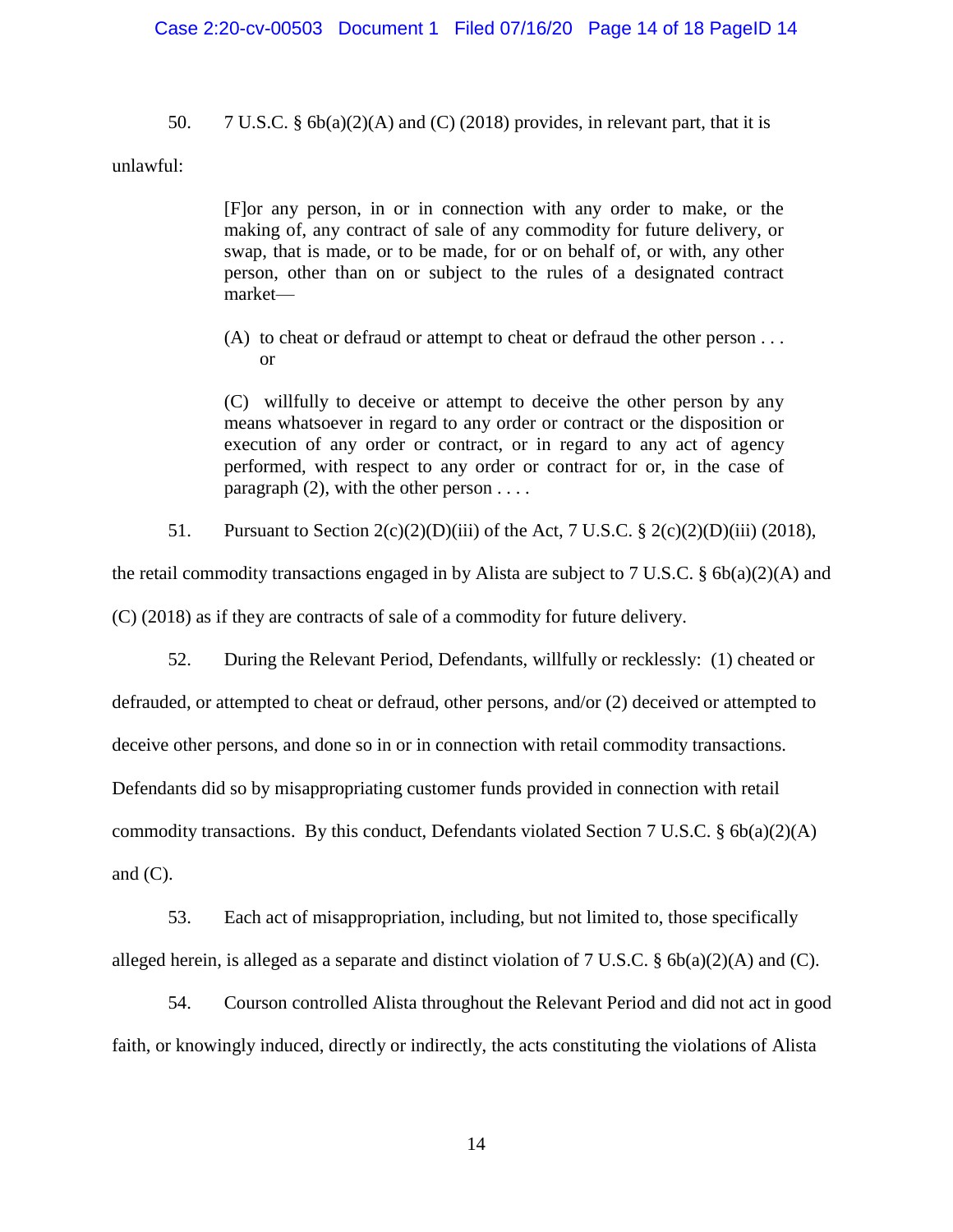#### Case 2:20-cv-00503 Document 1 Filed 07/16/20 Page 15 of 18 PageID 15

described in this Count. Pursuant to Section 13(b) of the Act, 7 U.S.C. § 13c(b) (2018), Courson is liable as a controlling person for those violations of 7 U.S.C. § 6b(a)(2)(A) and (C).

55. The acts and omissions of Courson, Kertatos, and Pineda, as described in this Complaint, were done within the scope of their employment and/or agency with Alista. Therefore, pursuant to Section  $2(a)(1)(B)$  of the Act, 7 U.S.C §  $2(a)(1)(B)$  (2018), and Regulation 1.2, 17 C.F.R. § 1.2 (2019), Alista is liable as a principal for each act, omission, or failure of Courson, Kertatos, and Pineda constituting violations of 7 U.S.C.  $\S$  6b(a)(2)(A) and (C).

## **VII. RELIEF REQUESTED**

WHEREFORE, the Commission respectfully requests that this Court, as authorized by Section 6c of the Act, 7 U.S.C. § 13a-1 (2018), and pursuant to its own equitable powers, enter:

A. An order finding that Alista and Courson violated Section 4(a) of the Act, 7 U.S.C. §§ 6(a) (2018);

B. An order finding that Defendants violated Section  $4b(a)(2)(A)$  and (C) of the Act, 7 U.S.C. § 6b(a)(2)(A), (C) (2018);

C. An order of permanent injunction permanently restraining, enjoining, and prohibiting Alita, Courson, and any other person or entity associated with them, from engaging in conduct in violation of 7 U.S.C. § 6(a) (2018);

D. An order of permanent injunction permanently restraining, enjoining, and prohibiting Defendants, and any other person or entity associated with them, from engaging in conduct in violation of 7 U.S.C.  $\S$  6b(a)(2)(A) and (C) (2018);

E. An order of permanent injunction prohibiting Defendants, and any other person or entity associated with them, from directly or indirectly: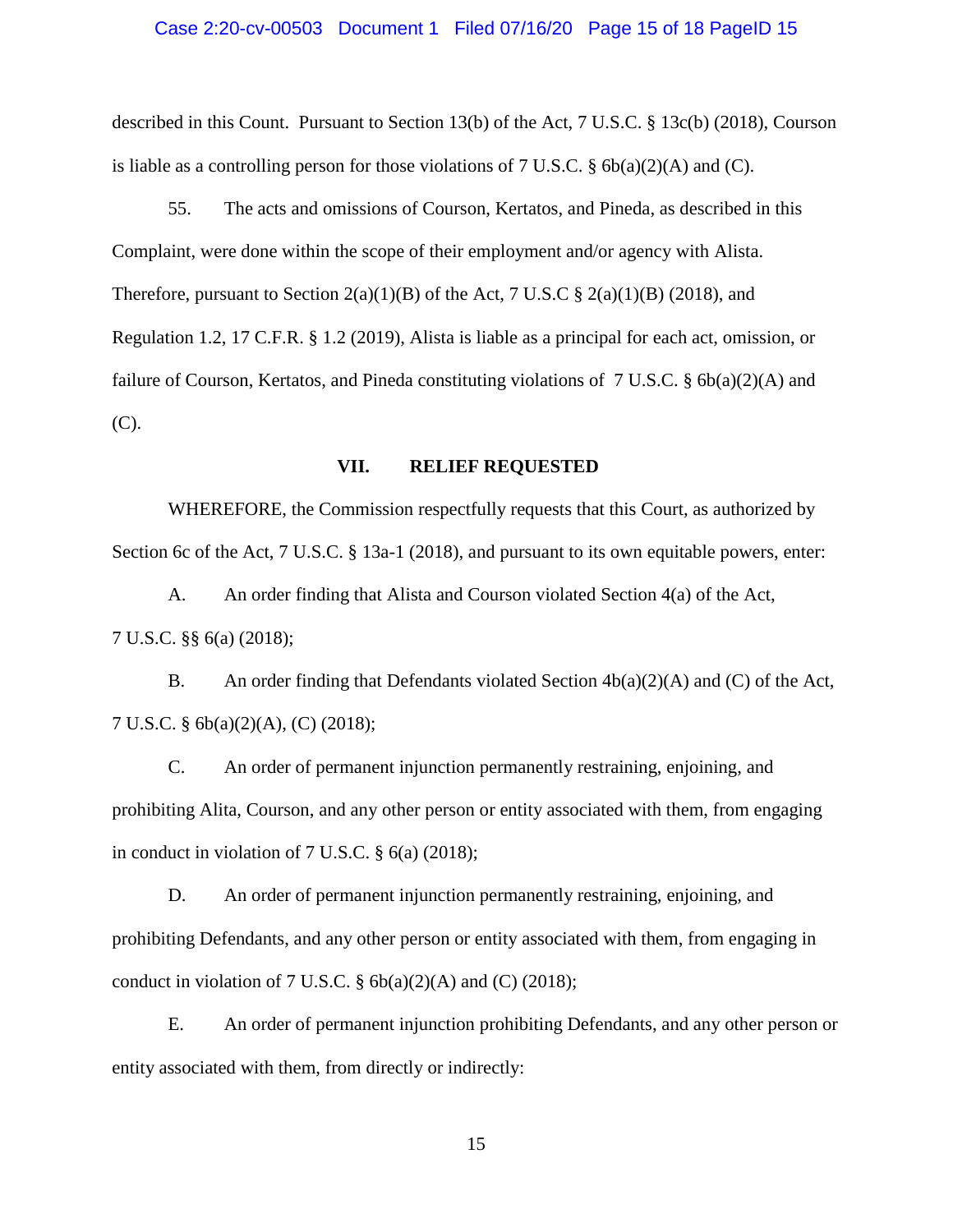- (i) Trading on or subject to the rules of any registered entity (as that term is defined in Section  $1a(40)$  of the Act, 7 U.S.C. §  $1a(40)$  (2018));
- (ii) Entering into any transactions involving "commodity interests" (as that term is defined in Regulation 1.3 , 17 C.F.R. § 1.3) (2019), for their own personal account or for any account in which they have a direct or indirect interest;
- (iii) Having any commodity interests traded on their behalf;
- (iv) Controlling or directing the trading for or on behalf of any other person or entity, whether by power of attorney or otherwise, in any account involving commodity interests;
- (v) Soliciting, receiving, or accepting any funds from any person for the purpose of purchasing or selling any commodity interests;
- (vi) Applying for registration or claiming exemption from registration with the Commission in any capacity, and engaging in any activity requiring such registration or exemption from registration with the Commission, except as provided for in Regulation 4.14(a)(9), 17 C.F.R.  $\S$  4.14(a)(9) (2019);
- (vii) Acting as a principal (as that term is defined in Regulation 3.1 (a), 17 C.F.R. § 3.1(a) (2019), agent, or any other officer or employee of any person registered, exempted from registration, or required to be registered with the Commission, except as provided for in Regulation 4.14(a)(9); and
- (viii) Engaging in any business activities related to commodity interests.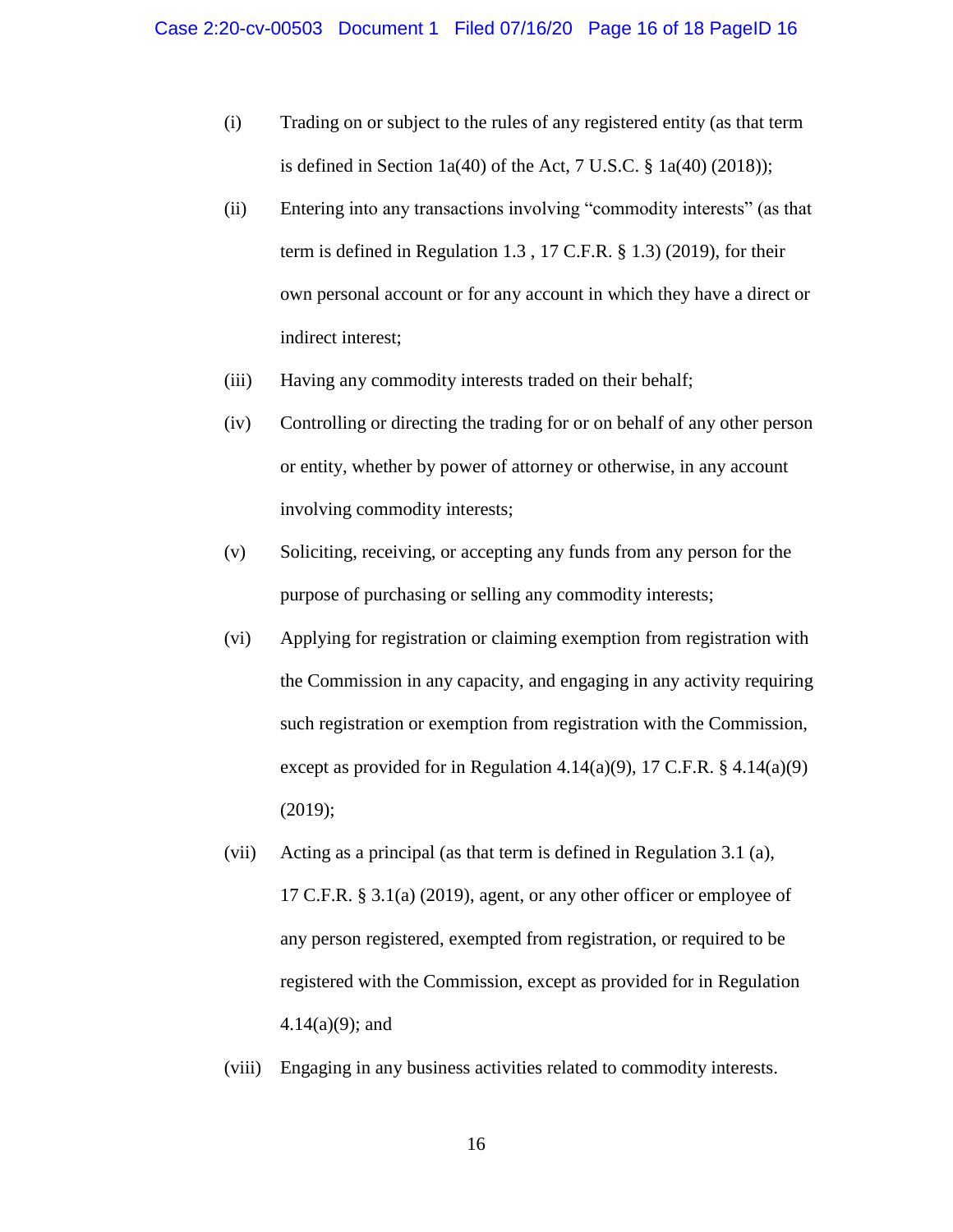### Case 2:20-cv-00503 Document 1 Filed 07/16/20 Page 17 of 18 PageID 17

F. An order requiring that Defendants, as well as any third-party transferees and/or successors thereof, disgorge, pursuant to such procedure as the Court may order, all benefits received from the acts or practices that constitute violations of the Act and Regulations as described herein, including, but not limited to, salaries, commissions, loans, fees, revenues and trading profits derived, directly or indirectly, including pre-judgment and post-judgment interest;

G. An order requiring Defendants as well as any successors thereof, to make full restitution to every person or entity who has sustained losses proximately caused by the violations described herein, including pre-judgment and post-judgment interest;

H. An order directing Defendants, as well as any successors, to rescind, pursuant to such procedures as the Court may order, all contracts and agreements, whether implied or express, entered into between them and any of the customers whose funds were received by them as a result of the acts and practices which constitute violations of the Act and Regulations, as described herein;

I. An order directing Defendants to pay a civil monetary penalty assessed by the Court, in an amount not to exceed the penalty prescribed by  $7 \text{ U.S.C.} \& 13a-1(d)(1)$  (2018), as adjusted for inflation pursuant to the Federal Civil Penalties Inflation Adjustment Act Improvements Act of 2015, Pub. L. 114–74, title VII, § 701, 129 Stat. 584, 599-600, *see* 17 C.F.R. § 143.8 (2019), for each violation of the Act and as described herein;

J. An order requiring Defendants, as well as any successors, to pay costs and fees as permitted by 28 U.S.C. §§ 1920 and 2412(a)(2) (2018); and

K. An order providing such other and further relief as the Court may deem necessary and appropriate under the circumstances.